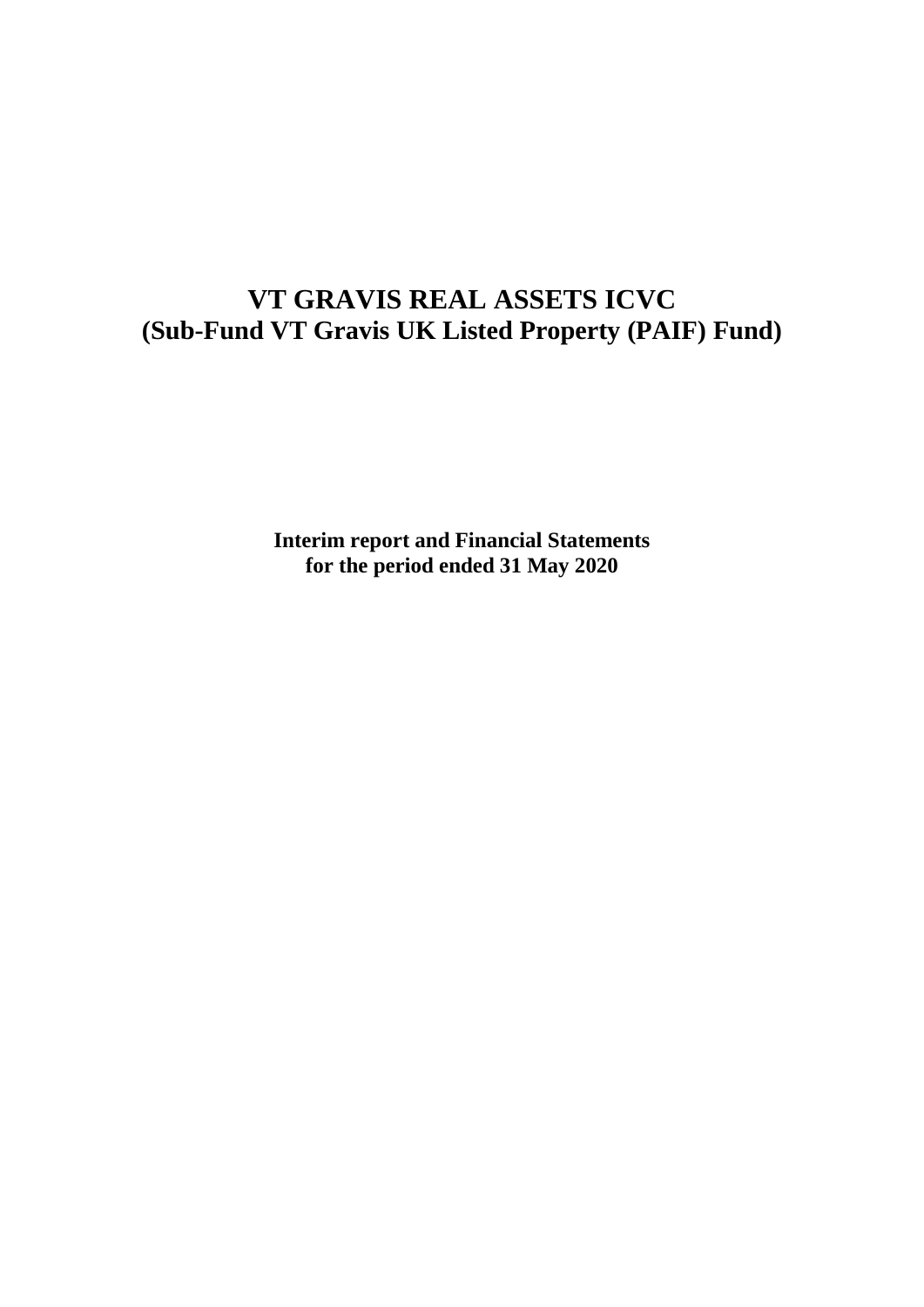### **Contents Page**

| Company Overview                                                          |    |
|---------------------------------------------------------------------------|----|
| Statement of the Authorised Corporate Director's (ACD's) Responsibilities |    |
| VT Gravis UK Listed Property (PAIF) Fund                                  |    |
| Sub-Fund Overview                                                         | 3  |
| Investment Adviser's Review                                               |    |
| Performance Record                                                        |    |
| Portfolio Statement                                                       | 9  |
| Summary of Material Portfolio Changes                                     | 10 |
| <b>Statement of Total Return</b>                                          | 11 |
| Statement of Changes in Net Assets Attributable to Shareholders           | 11 |
| <b>Balance Sheet</b>                                                      | 12 |
| <b>Distribution Tables</b>                                                | 13 |
| Information for Investors                                                 | 15 |
| Corporate Directory                                                       | 16 |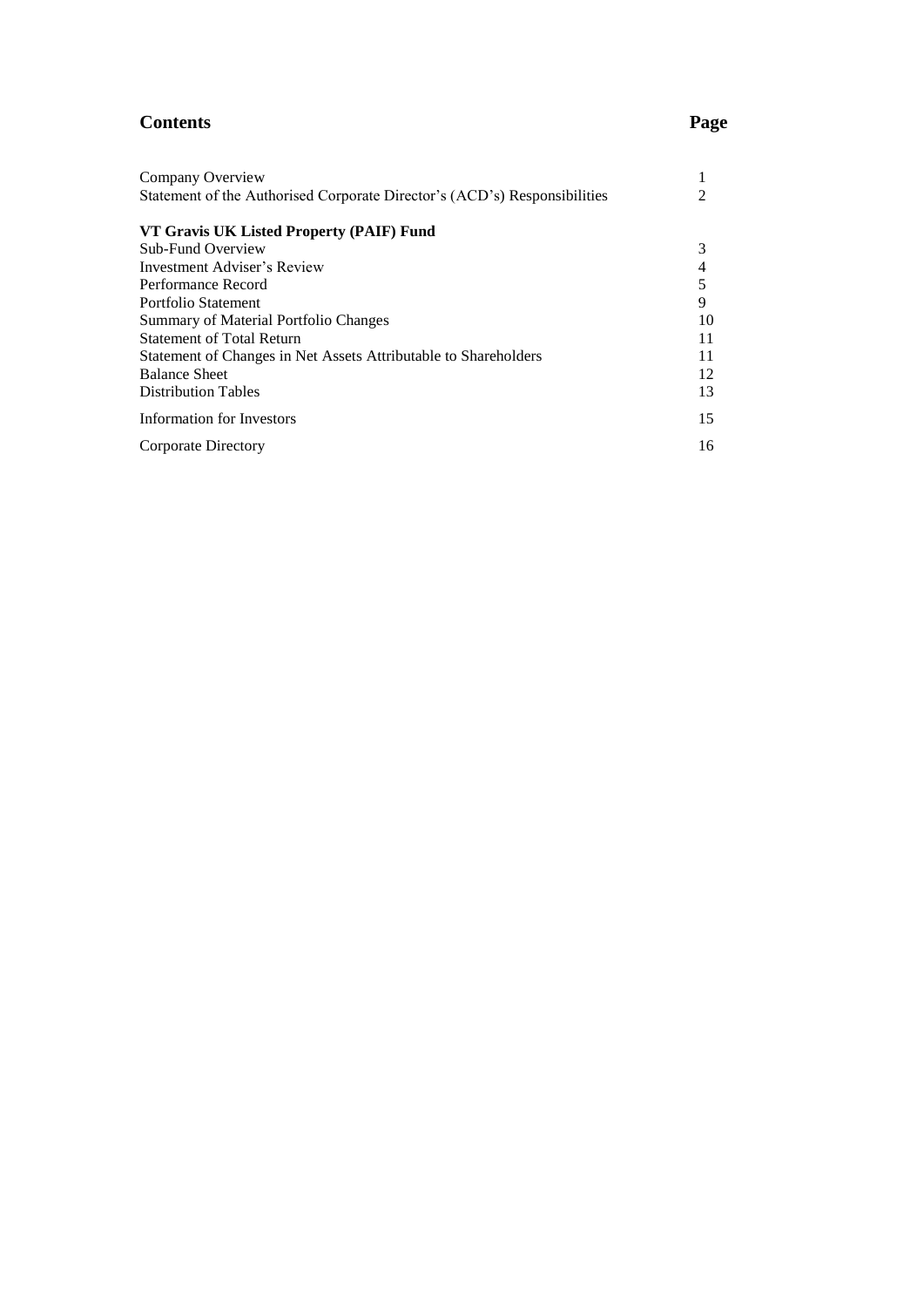**Type of Company** VT Gravis Real Assets ICVC (the "Company") is an investment company with variable capital incorporated in England and Wales under the OEIC Regulations with registered number IC016070 and authorised by the Financial Conduct Authority (PRN:913626) pursuant to an authorisation order dated 17 September 2019. The Company has an unlimited duration.

> The Company is a non-UCITS retail scheme and is an umbrella company (as defined in the OEIC Regulations). Each Fund would be a non-UCITS retail scheme if it had a separate authorisation order.

Shareholders are not liable for the debts of the Company.

A Shareholder is not liable to make any further payment to the Company after he has paid the price on purchase of the Shares.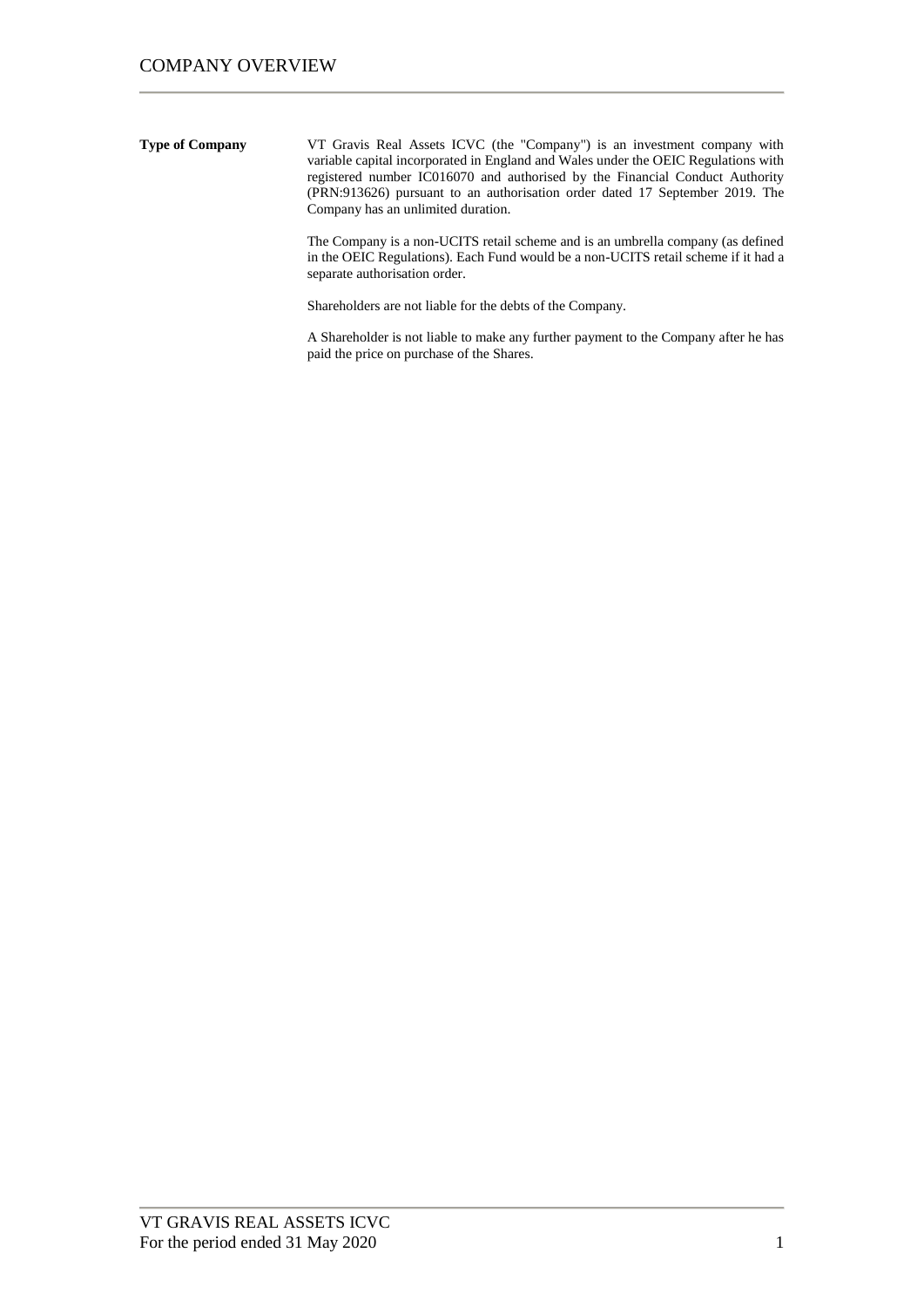The rules of the Financial Conduct Authority's Collective Investment Schemes Sourcebook require the Authorised Corporate Director to prepare financial statements for each accounting period which give a true and fair view of the financial position of the Company at the end of the financial period and its net revenues and net capital gains for the period. In preparing these financial statements the Authorised Corporate Director is required to:

- comply with the Prospectus, the Statement of Recommended Practice for Authorised Funds issued by the Investment Association in May 2014, the Instrument of Incorporation, generally accepted accounting principles and applicable accounting standards, subject to any material departures which are required to be disclosed and explained in the financial statements.
- select suitable accounting policies and then apply them consistently.
- make judgements and estimates that are reasonable and prudent.
- prepare the financial statements on a going concern basis unless it is inappropriate to presume that the Company will continue in operation for the foreseeable future.

The Authorised Corporate Director is required to keep proper accounting records and to manage the Company in accordance with the COLL regulations, the Instrument of Incorporation, and the Prospectus. The Authorised Corporate Director is responsible for taking reasonable steps for the prevention and detection of fraud and other irregularities.

#### DIRECTOR'S STATEMENT

In accordance with the requirements of the Financial Conduct Authority's Collective Investment Scheme's Sourcebook, we hereby certify the interim report.

Neil Jange Sill

Neil J. Smith MA BA CA

Valu-Trac Investment Management Limited Authorised Corporate Director

Date 27th July 2020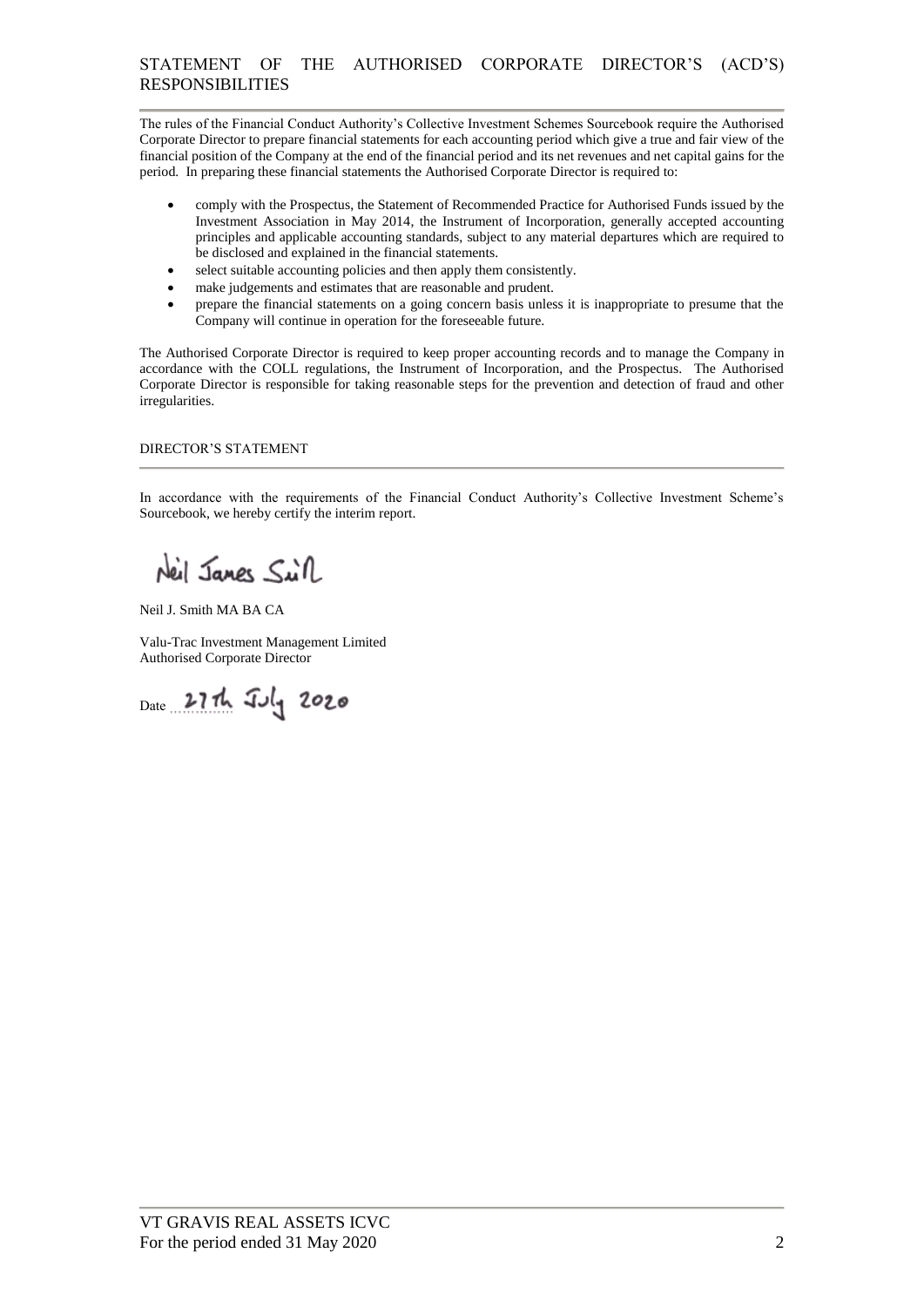| <b>Size of Sub-Fund</b>                                        | £28,232,484                                                                                                                                                                                                                                                                                                                                                                                           |
|----------------------------------------------------------------|-------------------------------------------------------------------------------------------------------------------------------------------------------------------------------------------------------------------------------------------------------------------------------------------------------------------------------------------------------------------------------------------------------|
| <b>Launch date</b>                                             | 1 November 2019                                                                                                                                                                                                                                                                                                                                                                                       |
| Company objective and policy                                   | It is intended that the Fund will be a PAIF at all times, and, as such, its<br>investment objective is to carry on Property Investment Business and to<br>manage cash raised from investors for investment in the Property<br>Investment Business. In so doing the objective of the Fund is to provide<br>some capital growth through market cycles (7 years) whilst delivering a<br>periodic income. |
|                                                                | The Fund seeks to achieve its objective primarily $(70\% +)$ by investing in<br>a diversified portfolio of transferable real estate securities such as real<br>estate investment trusts ("REITs") listed on the London Stock Exchange,<br>real estate operating companies ("REOCs"), bonds and equities. The Fund<br>seeks to minimise exposure to the retail property sector.                        |
|                                                                | In addition to investing in REITs and REOCs the Fund may also invest in<br>other transferable securities (including convertible securities and rated and<br>unrated debt securities of real estate companies), bonds, collective<br>investment schemes, transferable securities, money market instruments,<br>deposits, cash and near cash.                                                           |
|                                                                | Save as noted above, there is no particular emphasis on any geographical<br>area or industry or economic sector.                                                                                                                                                                                                                                                                                      |
|                                                                | The Fund may hold derivatives only for efficient portfolio management<br>purposes. It is not intended that the use of derivatives for efficient portfolio<br>management purposes will increase the risk profile of the Fund.                                                                                                                                                                          |
| <b>Authorised Corporate Director (ACD)</b>                     | Valu-Trac Investment Management Limited                                                                                                                                                                                                                                                                                                                                                               |
| <b>Ex-distribution dates</b>                                   | Last day of February, 31 May, 31 August, 30 November                                                                                                                                                                                                                                                                                                                                                  |
| <b>Distribution dates</b>                                      | 31 March, 30 June, 30 September, 31 December                                                                                                                                                                                                                                                                                                                                                          |
| <b>Individual Savings Account (ISA)</b>                        | The Company is a qualifying investment for inclusion in an ISA.                                                                                                                                                                                                                                                                                                                                       |
| <b>Share classes:</b>                                          | A $(E)$ , A $(E)$ (Hedged), A $(\$)$ (Hedged) – Net Income<br>A (£), A ( $\epsilon$ ) (Hedged), A (\$)(Hedged) – Net Accumulation<br>$F(f)$ , $F(f)$ (Hedged), $F(f)$ )(Hedged) – Net Income2<br>F (£), F ( $\in$ ) (Hedged), F (\$)(Hedged) – Net Accumulation3                                                                                                                                      |
|                                                                | Class F shares are only available to the Feeder Fund or at the ACD's<br>discretion                                                                                                                                                                                                                                                                                                                    |
| <b>Minimum investment</b><br>Lump sum subscription:            | Class $A = £100$<br>Class $F = Nil$                                                                                                                                                                                                                                                                                                                                                                   |
| Top-up:                                                        | Class $A = £100$<br>Class $F = Nil$                                                                                                                                                                                                                                                                                                                                                                   |
| Holding:<br>Redemption and Switching<br><b>Initial charges</b> | Class $A = £100$<br>N/A (provided minimum holding is maintained)<br>Class A: $4\%$ Class F: $0\%$                                                                                                                                                                                                                                                                                                     |
| <b>Redemption and switching charges</b>                        | Nil                                                                                                                                                                                                                                                                                                                                                                                                   |
|                                                                | The initial charge may be waived at the discretion of the ACD.                                                                                                                                                                                                                                                                                                                                        |

#### **ACD charges**

The annual management charge is as follows:

In respect of the Class A shares, it is equal to 0.70% per annum of the net asset value of the Class A shares. In respect of the Class F shares it is equal to 0.00% per annum of the net asset value of the Class F shares.

The Investment Adviser has, with the agreement of the Manager, undertaken that if the total OCF of the Trust exceeds 0.70%, the Investment Adviser shall reimburse the Trust for an amount which, when deducted from the operating costs incurred by the Trust during the relevant accounting period, would result in the Trust having a total OCF equal to the stated annual management charge for each class in the relevant accounting period.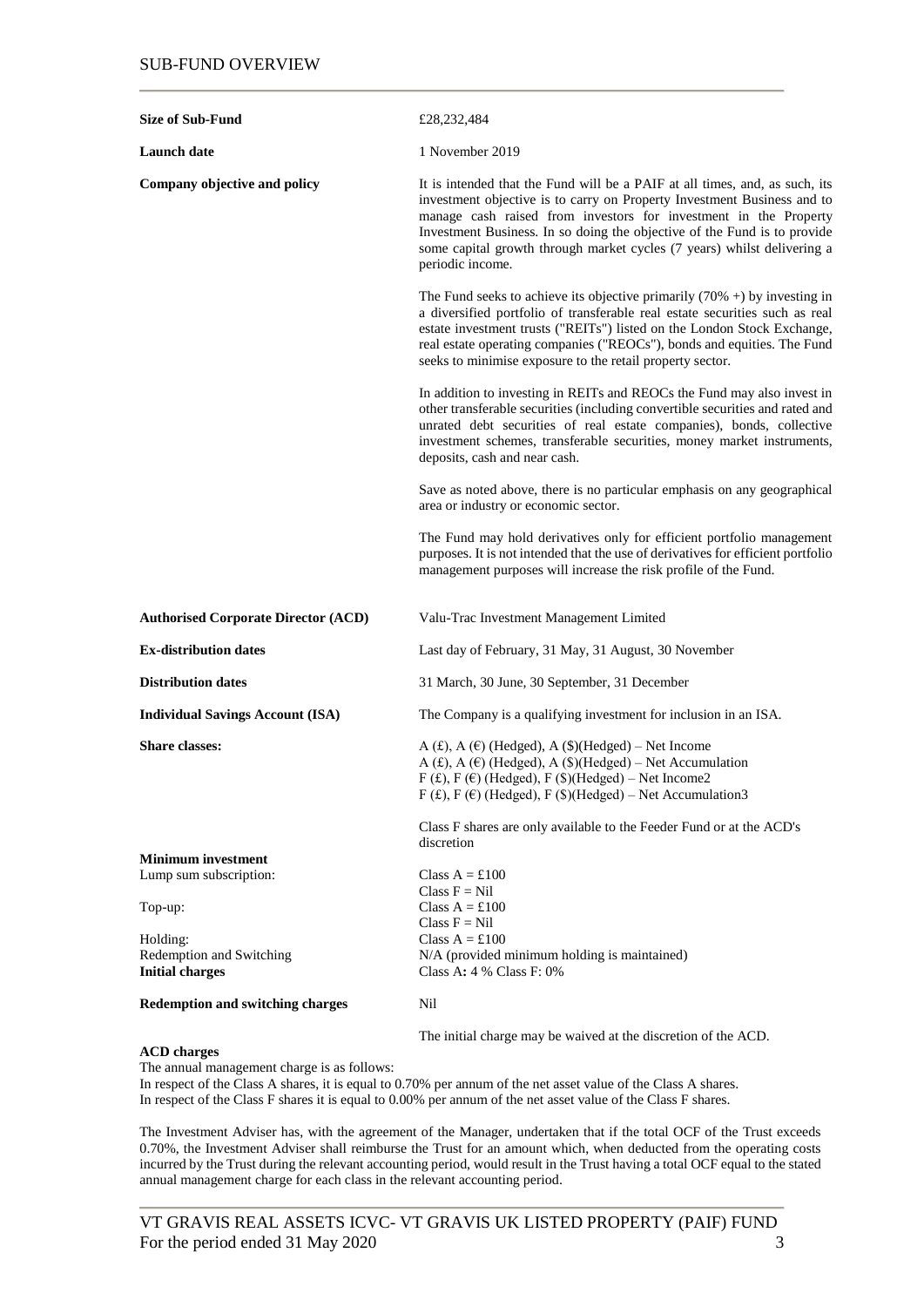The performance targets of the Fund are: to deliver a 4% annual income, via quarterly dividend payments; and to provide some capital growth through market cycles (approximately 7 years) after Fund charges

The Fund seeks to achieve its objective primarily by investing in a portfolio of transferable real estate securities such as real estate investment trusts ("REITs") listed on the London Stock Exchange, real estate operating companies, bonds and other equities. The Fund diversifies its investments across a range of specialist real estate companies that are likely to benefit from four strong socio-economic mega trends: ageing population, digitalisation, generation rent and urbanisation. At the same time the portfolio minimises exposure to the challenging consumer trends continuing to affect retail real estate, especially shopping centres.

The Investment Adviser implements a long-term unconstrained approach to identifying the best REITs within secular mega trends. This focused approach to investing tends to yield the beneficial result of low portfolio turnover even in times of elevated uncertainty. The Adviser believes that a properly constructed portfolio will perform throughout market cycles and that excessive levels of portfolio turnover detract from performance.

During the period under review, portfolio turnover was low at 4.70% and was wholly the result of a management approved takeover bid by Blackstone for Hansteen. Hansteen had been a member of the portfolio since inception and was a top ten position prior to the bid. The company owns industrial and logistics assets and sits firmly within the digitalisation mega trend. The Fund benefitted from Blackstone paying an attractive 11.7% premium to the last reported EPRA NAV, this premium can be viewed as strongly supporting the rationale for the Fund having significant exposure to several high quality companies across the industrials and logistics sub-sectors. The proceeds from the takeover bid were principally redeployed into other logistics REITs, including supporting the attractive equity capital raise of Urban Logistics REIT at a 5% discount to the pre-announcement price and without the Fund having to pay stamp duty or trading commission.

Our internal investment parameters require a minimum of 16 positions, as at the end of May 2020 the Fund comprised of 22 positions and this number has remained constant since launch. These 22 companies provide diversified exposure to the four mega trends, in aggregate they own more than 5,000 individual properties that are leased to more than 100,000 individual tenants. Investment parameters also cap any single position size at 9.5%, as at the end of April the largest position was Tritax Big Box, representing 8.4% of the Fund.

The A Accumulation Class shares were priced at 91.99p on 31st May 2020, which represents a negative total return of 8.0% over the period. The Fund outperformed the MSCI UK IMI Core Real Estate Net Total Return index, which declined by 19.6% over the same period.

Three dividends were declared during the period, the maiden dividend of 0.1556p per share for the GBP A Income Class was announced in November followed by the second dividend of 0.6520p in February and the third of 0.8302p in May. The outlook for dividends for the second half of the financial year will be heavily influenced by the measures taken to contain the COVID-19 pandemic. The ability of REITs to pay dividends is dependent on their ability to collect rents which, in turn, is influenced by a variety of factors including whether or not a property is able to open, its business critical nature and the degree to which it is affected by social distancing measures. Approximately 70% of the Fund is invested in REITs (e.g. GP surgeries and private rental apartments) where the potential impact on future dividends is judged by the Advisor to be low to medium. Importantly, the Fund has no exposure to Retail REITs where the Adviser judges the impact on potential dividends to be highest.

Looking ahead, it is the Adviser's view that while the economic spill-over effects of the coronavirus remain hard to predict, the Fund's diversified portfolio of financially sound, expertly managed, specialist REITs is likely to continue to benefit from the ownership and development of high-quality real estate in growing niches. With many REITs trading at meaningful discounts to their intrinsic values the Fund has continued to invest capital during the COVID-19 related equity market sell-off; selectively buying strong real estate at low prices, REITs that the Adviser believes have been overly punished. As investor sentiment improves the Adviser expects real estate equity prices to rebound and reflect the strong cashflows that underpin these REIT investments.

Gravis Advisory Limited Investment Adviser to the Fund.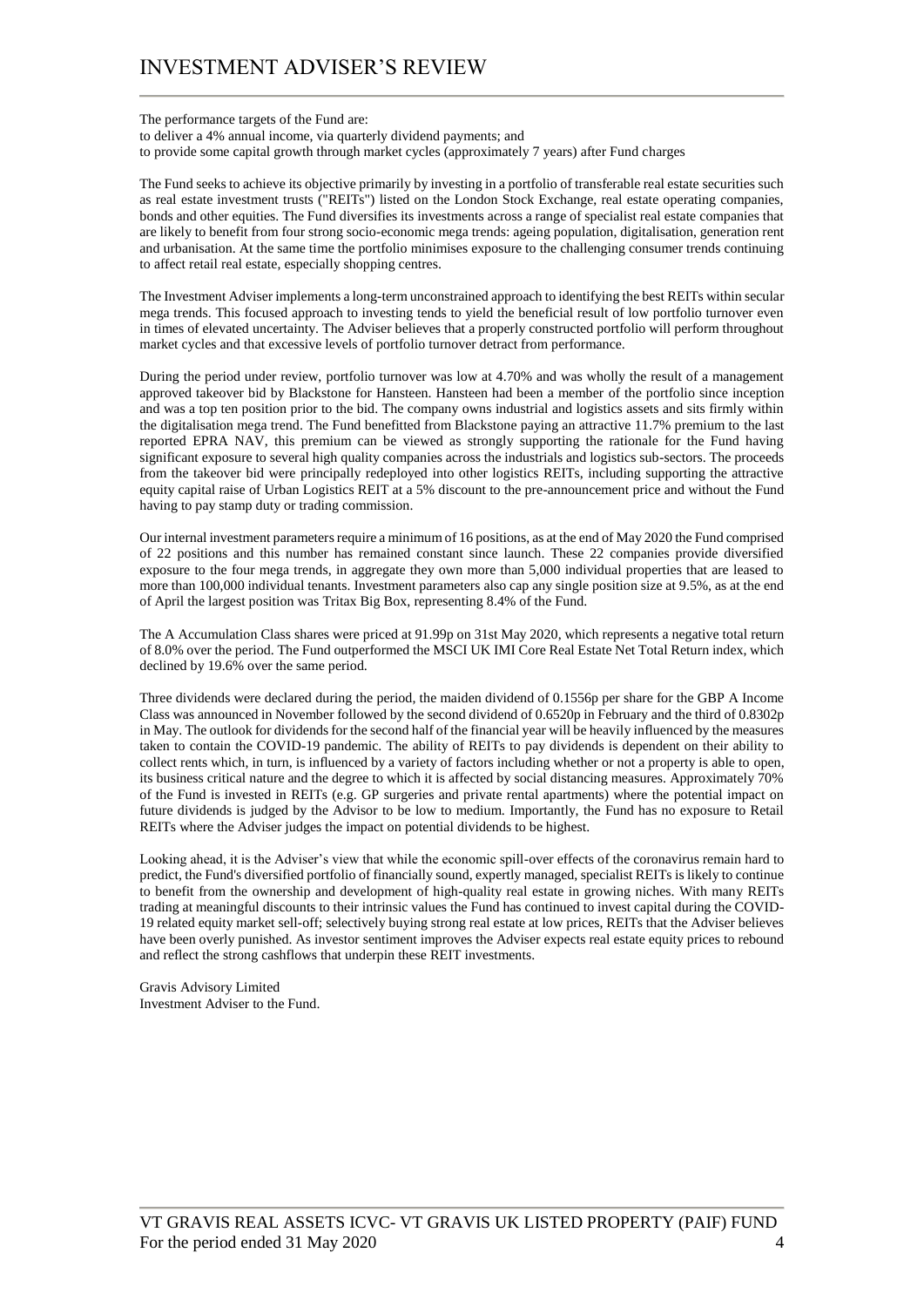### PERFORMANCE RECORD

#### **Financial Highlights**

| <b>Class A Net Income GBP</b>  |                                     | Period to 31<br>May 2020+ |
|--------------------------------|-------------------------------------|---------------------------|
| Changes in net assets per unit |                                     | GBp                       |
|                                | Opening net asset value per unit    | 100.0000                  |
|                                | Return before operating charges     | (7.2444)                  |
|                                | Operating charges (note 1)          | (0.6666)                  |
|                                | Return after operating charges*     | (7.9110)                  |
|                                | Distribution on income units        | (1.6378)                  |
|                                | Closing net asset value per unit    | 90.4512                   |
|                                | *after direct transaction costs of: | 0.3047                    |
| Performance                    | Return after charges                | $(7.91\%)$                |
| Other information              |                                     |                           |
|                                | Closing net asset value             | £3,096,630                |
|                                | Closing number of units             | 3,423,537                 |
|                                | Operating charges (note 2)          | 0.70%                     |
|                                | Direct transaction costs            | 0.32%                     |
| Prices                         |                                     |                           |
|                                | Highest unit price                  | 111.76                    |
|                                | Lowest unit price                   | 66.93                     |

+Share class launched 15 November 2019

| <b>Class A Net Accumulation GBP</b> | Period to 31<br>May 2020+                   |            |
|-------------------------------------|---------------------------------------------|------------|
| Changes in net assets per unit      |                                             | GBp        |
|                                     | Opening net asset value per unit            | 100.0000   |
|                                     | Return before operating charges             | (7.3415)   |
|                                     | Operating charges (note 1)                  | (0.6720)   |
|                                     | Return after operating charges*             | (8.0135)   |
|                                     | Closing net asset value per unit            | 91.9865    |
|                                     | Retained distributions on accumulated units | 1.6458     |
|                                     | *after direct transaction costs of:         | 0.0745     |
| Performance                         | Return after charges                        | $(8.01\%)$ |
| Other information                   |                                             |            |
|                                     | Closing net asset value                     | 3,573,831  |
|                                     | Closing number of units                     | 3,885,167  |
|                                     | Operating charges (note 2)                  | 0.70%      |
|                                     | Direct transaction costs                    | 0.32%      |
| Prices                              |                                             |            |
|                                     | Highest unit price                          | 111.93     |
|                                     | Lowest unit price                           | 67.45      |

+Share class launched 15 November 2019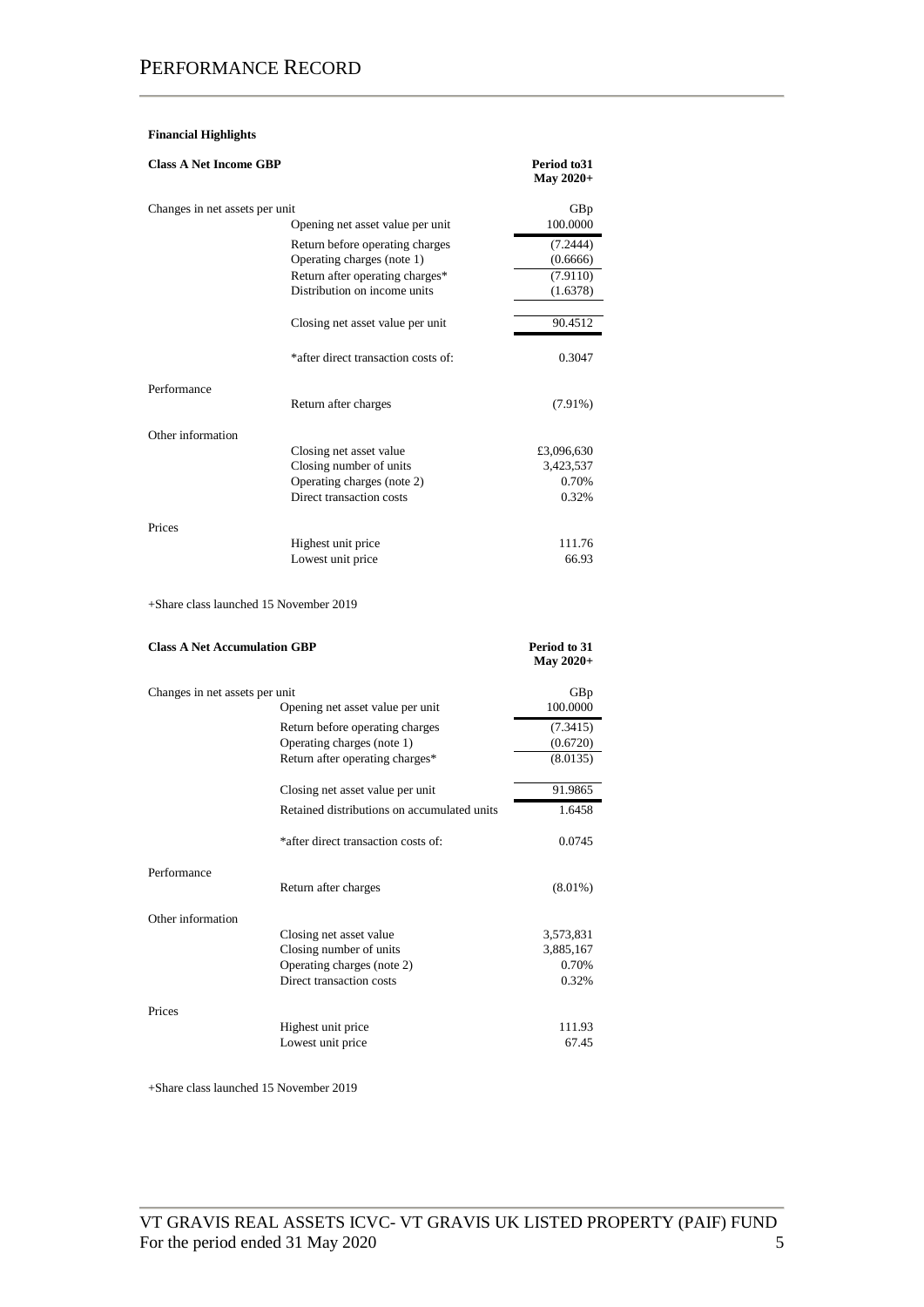#### **Financial Highlights (Continued)**

| <b>Class F Net Income GBP</b>                     |                                                               | Period to 31<br>May 2020^ |
|---------------------------------------------------|---------------------------------------------------------------|---------------------------|
| Changes in net assets per unit                    | Opening net asset value per unit                              | GBp<br>100.0000           |
|                                                   |                                                               |                           |
|                                                   | Return before operating charges                               | (7.5309)                  |
|                                                   | Operating charges (note 1)<br>Return after operating charges* | (0.0000)<br>(7.5309)      |
|                                                   | Distribution on income units                                  | (1.6367)                  |
|                                                   | Closing net asset value per unit                              | 90.8324                   |
|                                                   | *after direct transaction costs of:                           | 0.3053                    |
| Performance                                       |                                                               |                           |
|                                                   | Return after charges                                          | (7.53%)                   |
| Other information                                 |                                                               |                           |
|                                                   | Closing net asset value                                       | 2,518,023                 |
|                                                   | Closing number of units                                       | 2,772,165                 |
|                                                   | Operating charges (note 2)                                    | 0.00%                     |
|                                                   | Direct transaction costs                                      | 0.32%                     |
| Prices                                            |                                                               |                           |
|                                                   | Highest unit price                                            | 112.00                    |
|                                                   | Lowest unit price                                             | 67.10                     |
| <sup>^</sup> Share class launched 1 November 2019 |                                                               |                           |
| <b>Class F Net Accumulation GBP</b>               |                                                               | Period to 31<br>May 2020^ |
| Changes in net assets per unit                    |                                                               | GBp                       |
|                                                   | Opening net asset value per unit                              | 100.0000                  |
|                                                   | Return before operating charges                               | (7.6398)                  |
|                                                   | Operating charges (note 1)                                    | (0.0000)                  |
|                                                   | Return after operating charges*                               | (7.6398)                  |
|                                                   | Closing net asset value per unit                              | 92.3602                   |
|                                                   | Retained distributions on accumulated units                   | 1.6493                    |
|                                                   | *after direct transaction costs of:                           | 0.3078                    |
| Performance                                       |                                                               |                           |
|                                                   | Return after charges                                          | $(7.64\%)$                |
| Other information                                 |                                                               |                           |
|                                                   | Closing net asset value                                       | 19,089,653                |
|                                                   | Closing number of units                                       | 20,668,710                |
|                                                   | Operating charges (note 2)<br>Direct transaction costs        | 0.00%<br>0.32%            |
| Prices                                            |                                                               |                           |
|                                                   | Highest unit price                                            | 112.17                    |
|                                                   | Lowest unit price                                             | 67.63                     |

^Share class launched 1 November 2019

Lowest unit price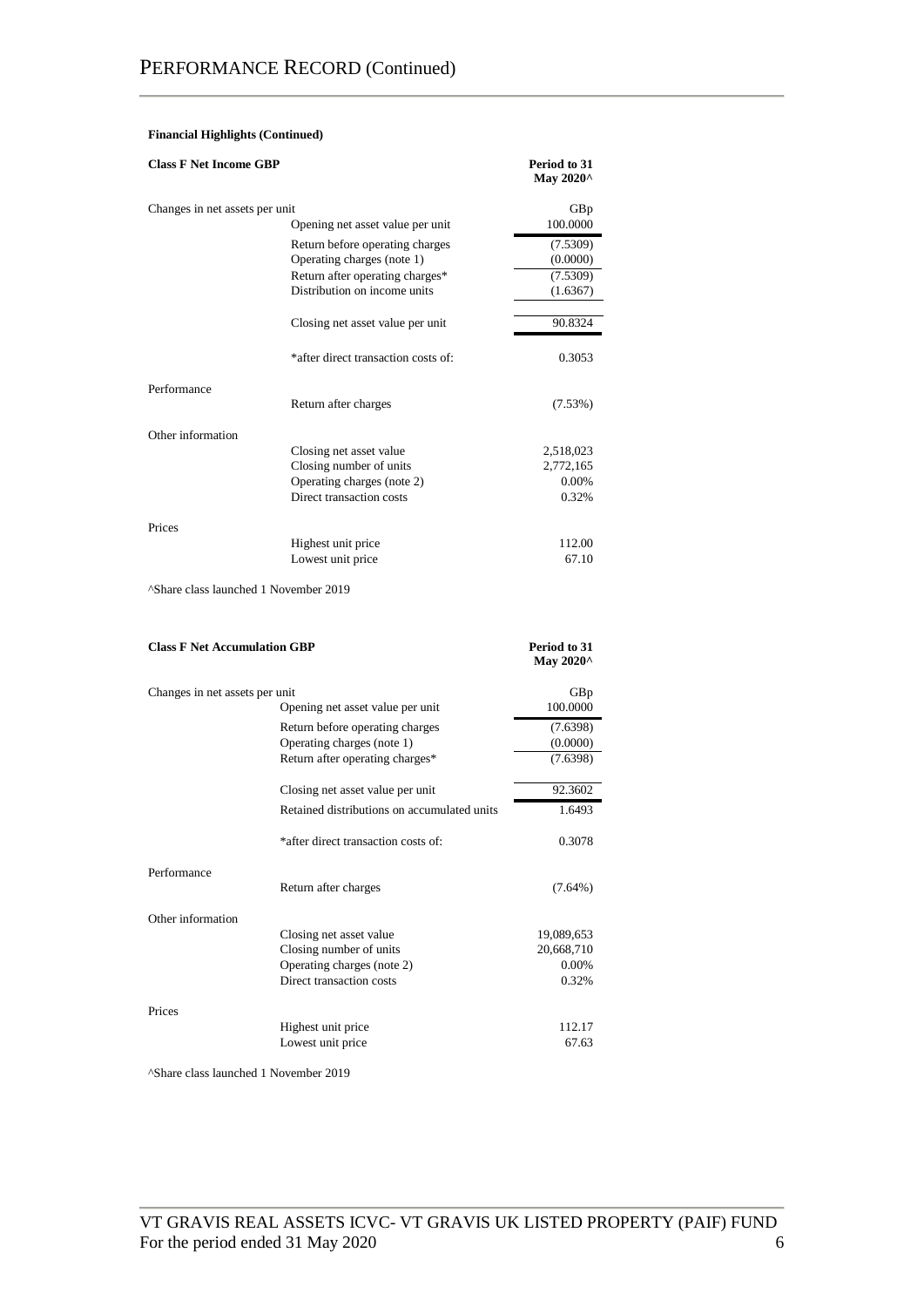|                                              | <b>Financial Highlights (Continued)</b>     |                                  |
|----------------------------------------------|---------------------------------------------|----------------------------------|
| <b>Class F Net Accumulation EUR (Hedged)</b> |                                             | Period to 31<br><b>May 2020*</b> |
| Changes in net assets per unit               |                                             | <b>EURc</b>                      |
|                                              | Opening net asset value per unit            | 100.0000                         |
|                                              | Return before operating charges             | 7.9164                           |
|                                              | Operating charges (note 1)                  | (0.0000)                         |
|                                              | Return after operating charges*             | 7.9164                           |
|                                              | Closing net asset value per unit            | 107.9164                         |
|                                              | Retained distributions on accumulated units | 0.4236                           |
|                                              | *after direct transaction costs of:         | 0.3327                           |
| Performance                                  |                                             |                                  |
|                                              | Return after charges                        | 7.92%                            |
| Other information                            |                                             |                                  |
|                                              | Closing net asset value                     | €44,246                          |
|                                              | Closing number of units                     | 41,000                           |
|                                              | Operating charges (note 2)                  | 0.00%                            |
|                                              | Direct transaction costs                    | 0.32%                            |
| Prices                                       |                                             |                                  |
|                                              | Highest unit price                          | 108.43                           |
|                                              | Lowest unit price                           | 97.60                            |
| *Share class launched 2 April 2020           |                                             |                                  |
|                                              |                                             | Period to 31                     |
| <b>Class F Net Accumulation USD (Hedged)</b> |                                             | May 2020*                        |
|                                              |                                             |                                  |
| Changes in net assets per unit               | Opening net asset value per unit            | USDc<br>100.0000                 |
|                                              | Return before operating charges             | 8.0670                           |
|                                              | Operating charges (note 1)                  | (0.0000)                         |
|                                              | Return after operating charges*             | 8.0670                           |
|                                              | Closing net asset value per unit            | 108.0670                         |
|                                              | Retained distributions on accumulated units | 0.4330                           |
|                                              | *after direct transaction costs of:         | 0.3329                           |
| Performance                                  |                                             |                                  |
|                                              | Return after charges                        | 8.07%                            |
| Other information                            |                                             |                                  |
|                                              | Closing net asset value                     | \$27,017                         |
|                                              | Closing number of units                     | 25,000                           |
|                                              | Operating charges (note 2)                  | 0.00%                            |
|                                              | Direct transaction costs                    | 0.32%                            |
| Prices                                       |                                             |                                  |
|                                              | Highest unit price<br>Lowest unit price     | 108.24<br>96.54                  |

\*Share class launched 2 April 2020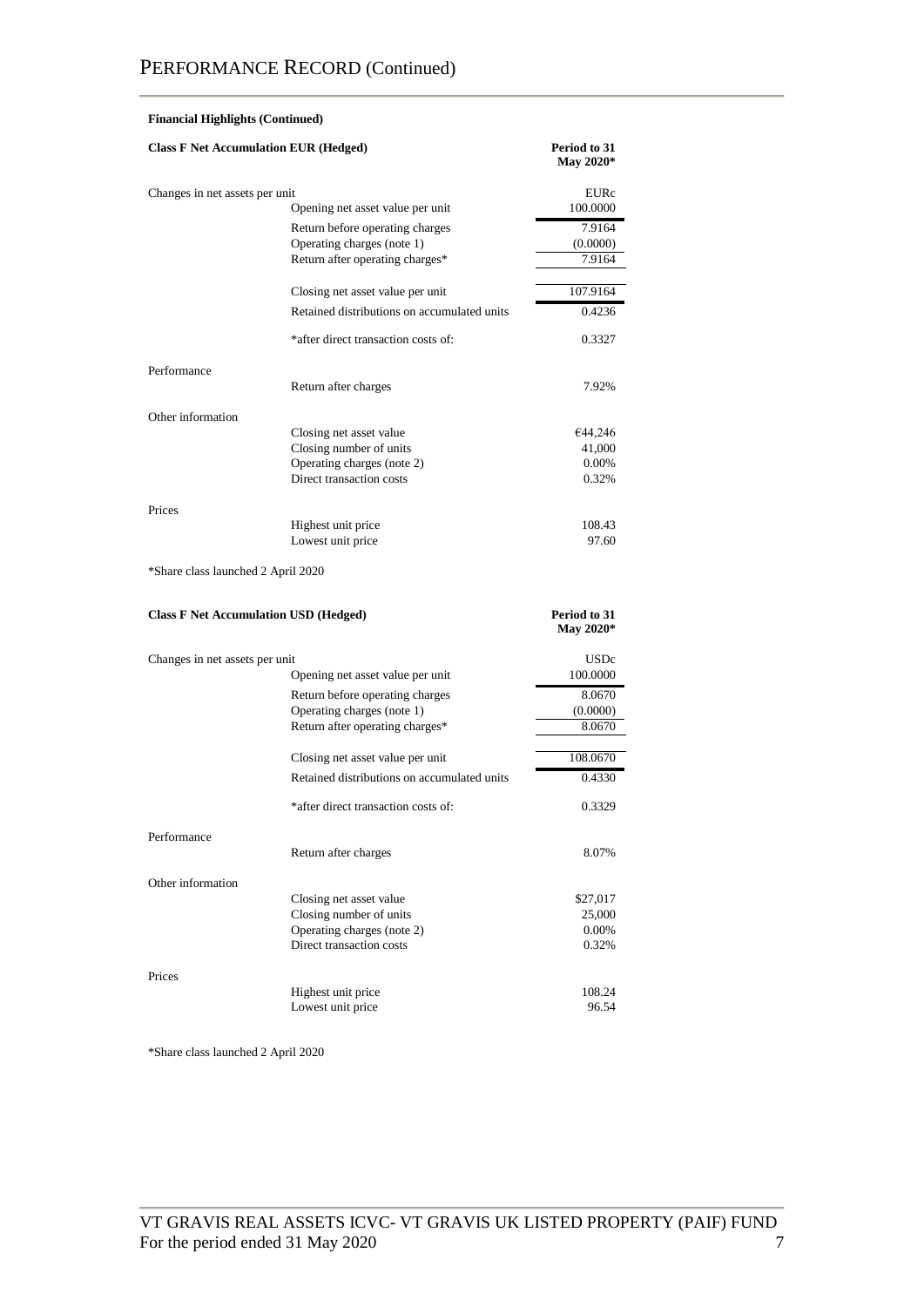- 1. The operating charges per unit figure is calculated by applying the operating charges percentage to the average net asset valuation per share throughout the period.
- 2. The operating charges percentage is based on the expenses incurred during the period annualised, as a proportion of the average net asset value of the fund.

#### **Risk Profile**

Based on past data, the Fund is ranked a '4' on the synthetic risk and reward indicator scale (of 1 to 7) as described fully in the Key Investor Information Document. The Fund is ranked 4 because historical performance data indicates that it has experienced average rises and falls in market prices historically.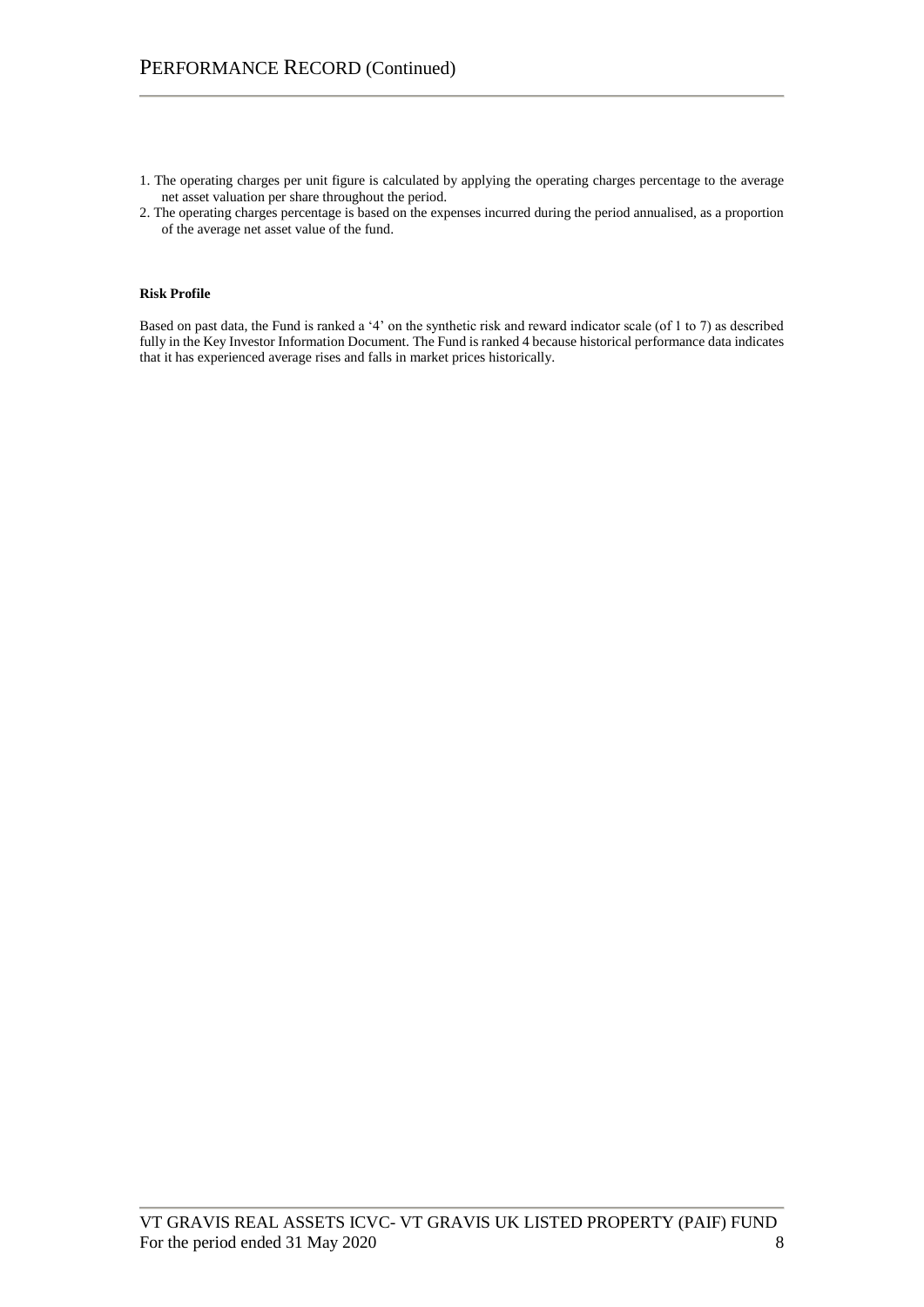### As at 31 May 2020 (unaudited)

 **EQUITIES**

| Holding       |                                                     | Value £    | % of net value |
|---------------|-----------------------------------------------------|------------|----------------|
| 2,072,805.000 | Assura PLC                                          | 1,635,444  | 5.79           |
| 129,557.000   | Big Yellow Group PLC                                | 1,318,890  | 4.67           |
| 19,436.000    | Derwent London PLC                                  | 582,886    | 2.06           |
| 1,008,149.000 | <b>GCP Student Living PLC</b>                       | 1,366,041  | 4.84           |
| 792,800.000   | Grainger PLC                                        | 2,259,480  | 8.00           |
| 90,608.000    | <b>Great Portland Estates PLC</b>                   | 592,214    | 2.10           |
| 223,155.000   | <b>Helical PLC</b>                                  | 757,611    | 2.68           |
| 849,769.000   | Impact Healthcare REIT PLC                          | 812,379    | 2.88           |
| 665,241.000   | Londonmetric Property PLC                           | 1,390,354  | 4.92           |
| 608,129.000   | LXi REIT PLC                                        | 682,929    | 2.42           |
| 4,939.000     | <b>Mountview Estates PLC</b>                        | 474,144    | 1.68           |
| 950,998.000   | Primary Health Properties PLC                       | 1,470,243  | 5.21           |
| 187,043.000   | Safestore Holdings PLC                              | 1,260,670  | 4.47           |
| 406,671.000   | Secure Income REIT Plc                              | 1,010,577  | 3.58           |
| 255,252.000   | <b>SEGRO PLC</b>                                    | 2,171,684  | 7.69           |
| 562,095.000   | Stenprop Ltd                                        | 556,474    | 1.97           |
| 653,509.000   | Target Healthcare REIT Ltd                          | 682,263    | 2.42           |
| 1,702,126.000 | Tritax Big Box REIT PLC                             | 2,365,955  | 8.38           |
| 269,540.000   | Unite Group PLC                                     | 2,345,672  | 8.31           |
| 864,277.000   | Urban Logistics Reit PLC                            | 1,123,560  | 3.98           |
| 1,148,656.000 | Warehouse REIT PLC                                  | 1,315,211  | 4.66           |
| 215,952.000   | Workspace Group PLC                                 | 1,605,063  | 5.69           |
|               |                                                     | 27,779,744 | 98.40          |
|               | <b>Currency hedges</b>                              | 253        | 0.00           |
|               | <b>Portfolio of investments</b>                     | 27,779,997 | 98.40          |
|               | Net other assets                                    | 560,021    | 1.98           |
|               | Adjustment to revalue assets from mid to bid prices | (107, 534) | (0.38)         |
|               |                                                     | 28,232,484 | 100.00         |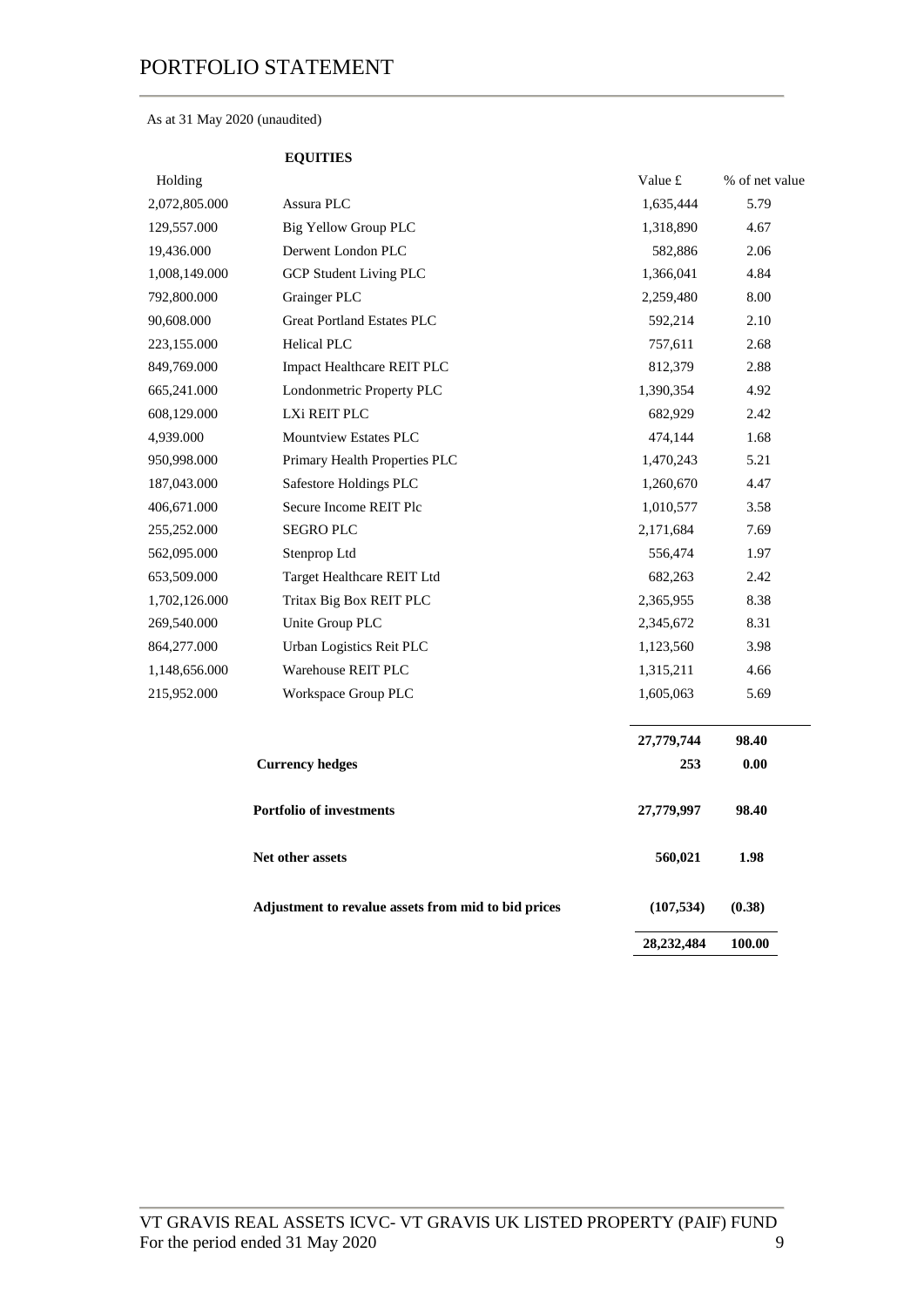|                                                  | £          |
|--------------------------------------------------|------------|
| Total sales for the period ended 31 May 2020     | 1,185,817  |
| Hansteen Holdings PLC                            | 1,185,817  |
|                                                  | £          |
| Total purchases for the period ended 31 May 2020 | 30,883,710 |
| Assura PLC                                       | 1,552,306  |
| Big Yellow Group PLC                             | 1,484,706  |
| Derwent London PLC                               | 714,027    |
| <b>GCP Student Living PLC</b>                    | 1,686,393  |
| Grainger PLC                                     | 2,224,856  |
| Great Portland Estates PLC                       | 729,878    |
| <b>Helical PLC</b>                               | 865,366    |
| <b>Impact Healthcare REIT PLC</b>                | 843,887    |
| Londonmetric Property PLC                        | 1,546,194  |
| LXi REIT PLC                                     | 769,317    |
| <b>Mountview Estates PLC</b>                     | 563,188    |
| Primary Health Properties PLC                    | 1,385,205  |
| Safestore Holdings PLC                           | 1,334,372  |
| Secure Income REIT Plc                           | 1,604,135  |
| <b>SEGRO PLC</b>                                 | 2,192,846  |
| Stenprop Ltd                                     | 653,064    |
| Target Healthcare REIT Ltd                       | 752,111    |
| Tritax Big Box REIT PLC                          | 2,473,823  |
| Unite Group PLC                                  | 2,806,405  |
| Urban Logistics Reit PLC                         | 1,188,709  |
| Warehouse REIT PLC                               | 1,221,499  |
| Workspace Group PLC                              | 2,291,423  |

The above purchases represent all of the purchases during the period.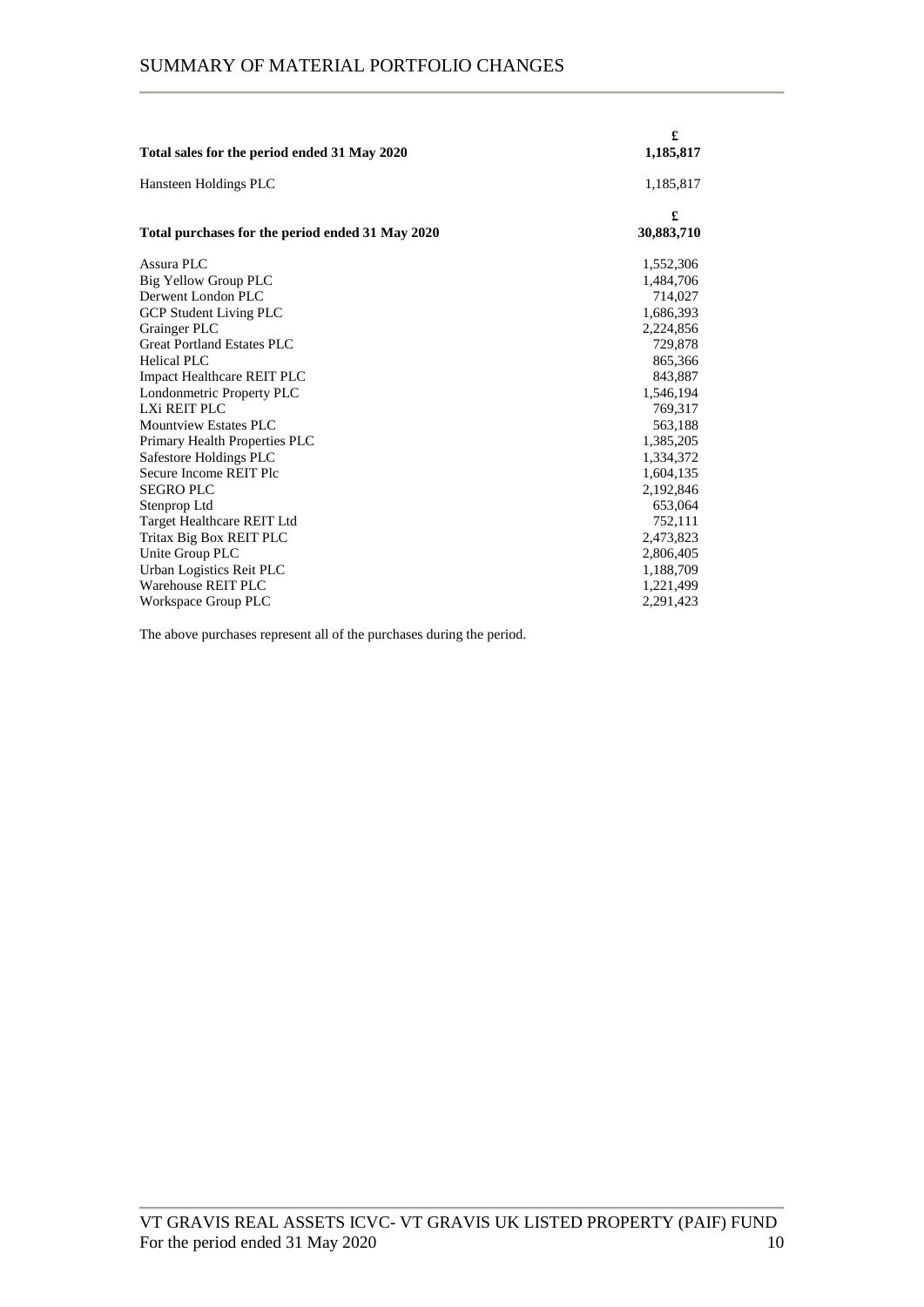|                                                                                 | 31.05.20 |             |
|---------------------------------------------------------------------------------|----------|-------------|
|                                                                                 | £        | £           |
| Income                                                                          |          |             |
| Net capital gains                                                               |          | (3,082,739) |
| Revenue                                                                         | 434,450  |             |
| Expenses                                                                        | (34,252) |             |
| Interest payable and similar charges                                            |          |             |
| Net revenue before taxation                                                     | 400,198  |             |
| Taxation                                                                        |          |             |
| Net revenue after taxation                                                      |          | 400,198     |
| Total return before distributions                                               |          | (2,682,541) |
| Finance costs: distributions                                                    |          | (416,328)   |
| Change in net assets attributable to<br>shareholders from investment activities |          | (3,098,869) |

#### **For the period from 1 November 2019 to 31 May 2020 (unaudited)**

### STATEMENT OF CHANGES IN NET ASSETS ATTRIBUTABLE TO SHAREHOLDERS

| For the period from 1 November 2019 to 31 May<br>2020 (unaudited)                           | 31.05.20<br>£ |
|---------------------------------------------------------------------------------------------|---------------|
| Opening net assets attributable to<br>shareholders                                          |               |
| Amounts receivable on creation of shares                                                    | 32,180,599    |
| Amounts payable on cancellation of shares                                                   | (1,232,318)   |
| Dilution levy                                                                               | 8,468         |
| Dividend reinvested                                                                         | 374,604       |
| Change in net assets attributable to shareholders<br>from investment activities (see above) | (3,098,869)   |
| Closing net assets attributable to<br>shareholders                                          | 28,232,484    |

The Investment Association SORP requires that comparatives are shown for the above report. The fund launched on 1 November 2019 therefore there are no comparatives.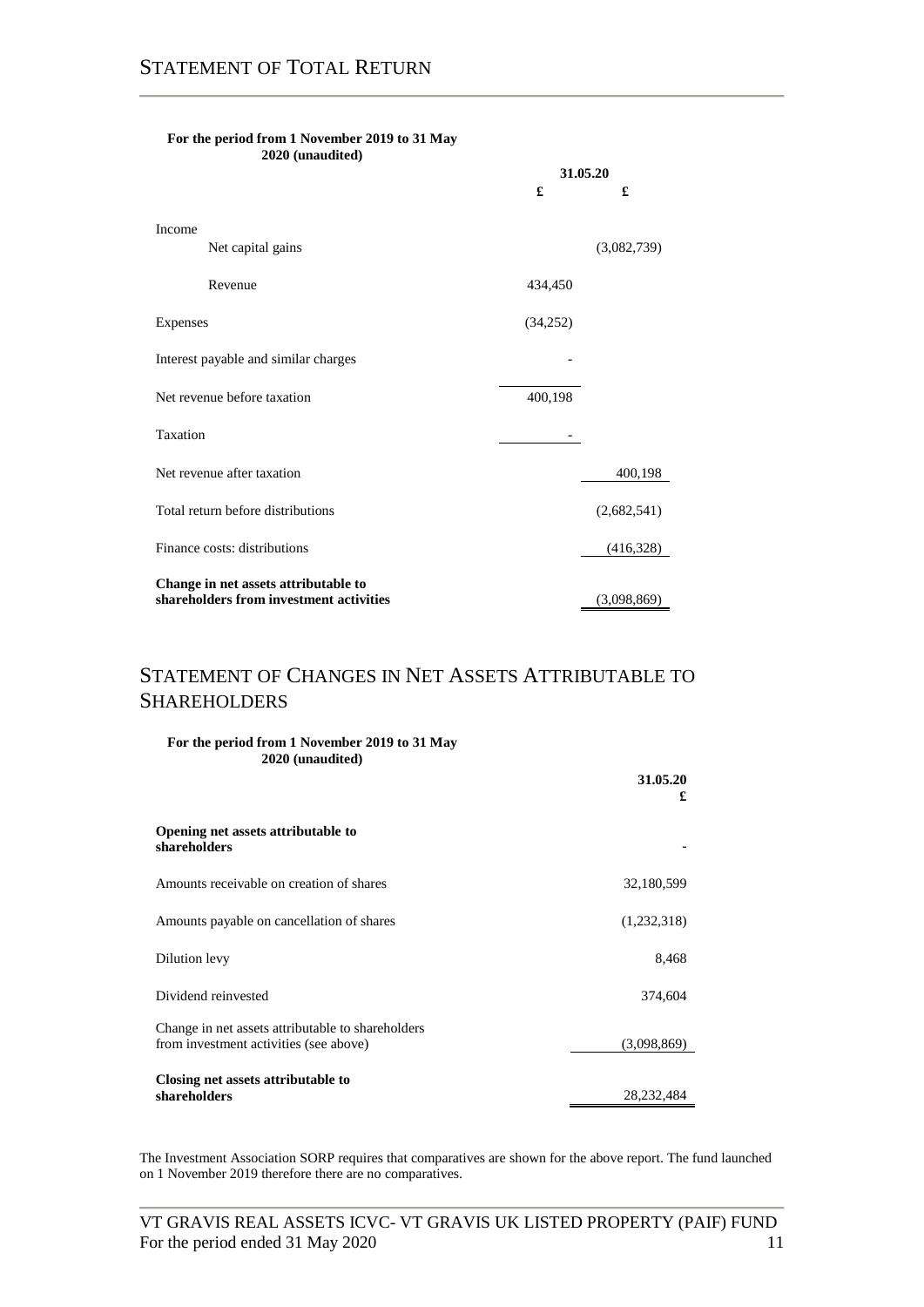### BALANCE SHEET

**As at 31 May 2020 (unaudited) 31.05.20 £ £ FIXED ASSETS** Investment assets 27,672,463 **Current assets** Debtors 214,787 Cash and bank balances 479,037 **Total current assets** 693,824 **Total assets** 28,366,287 **LIABILITIES Creditors** Distribution payable on income shares (51,516) Other creditors (82,287) **Total liabilities** (133,803) **Net assets attributable to shareholders** 28,232,484

#### Accounting Policies

The financial statements have been prepared in accordance with the Statement of Recommended Practice ('SORP') Authorised Funds issued by the Investment Association in May 2014.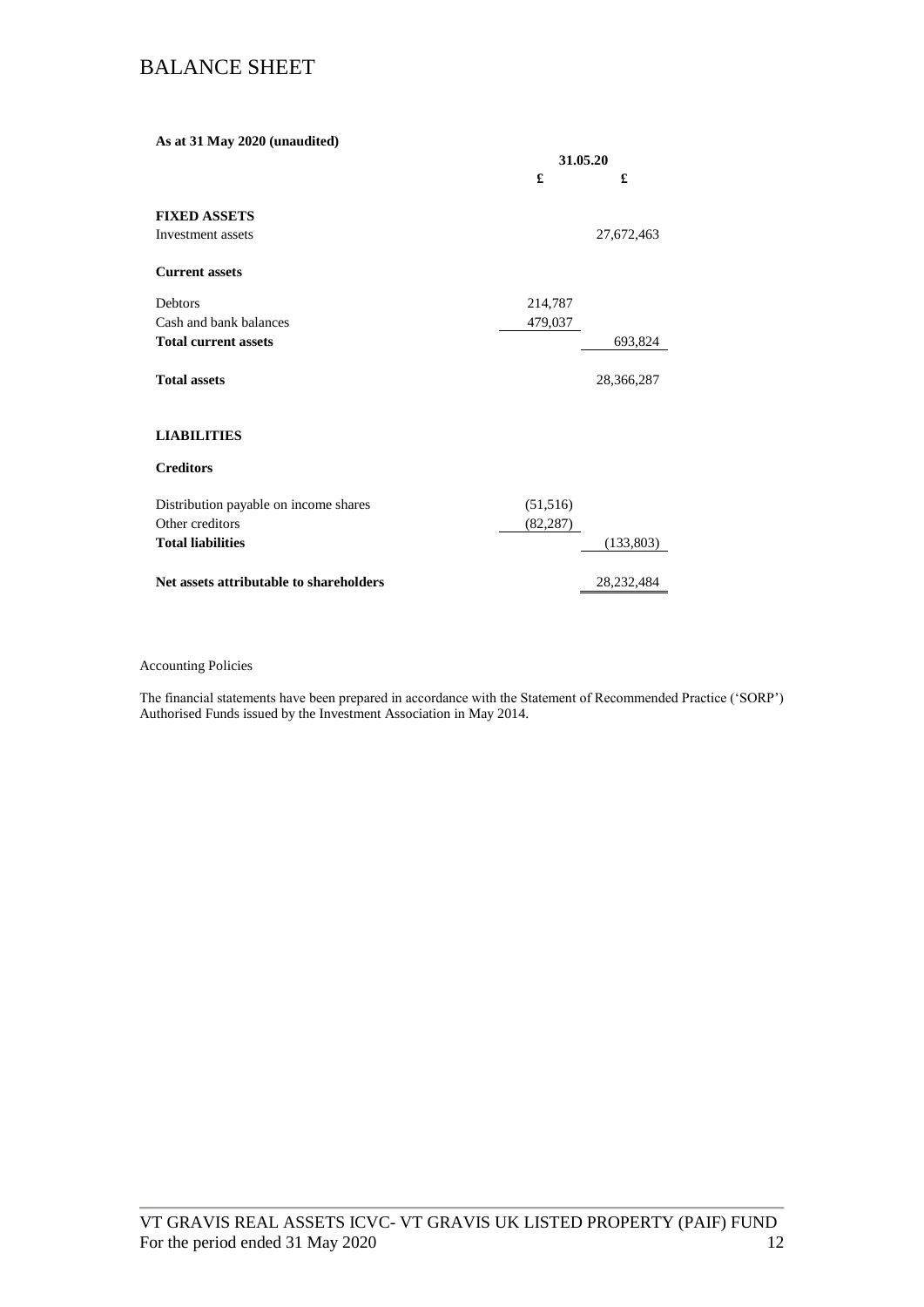### ACCOUNTING POLICIES

(a) The financial statements have been prepared in compliance with FRS 102 and in accordance with the Statement of Recommended Practice for Authorised Funds (SORP) issued by the Investment Association (IA) in May 2014. The functional currency is Sterling.

(b) Dividends on equities are recognised when the security is quoted ex-dividend. Other revenue is accounted for on an accruals basis. The interest on the corporate bond holdings is calculated and accrued for daily and recognised as distributable income each day.

Equalisation received by the way of distributions from OEICs/unit trust investments is not included in revenue but is reflected as a reduction in the book cost of that investment.

(c) The ordinary element of stocks received in lieu of cash dividends is recognised as revenue of the Sub-fund, and where applicable is included in the distribution. In the case of enhanced stock dividend the value of the enhancement is treated as capital.

(d) Special dividends are treated as repayments of capital or revenue depending on the facts of each particular case.

(e) All expenses are accounted for on an accruals basis and are charged to the capital of the Sub-fund.

(f) Where the revenue from investments exceeds the expenses of the Sub-fund, quarterly distributions are allocated to all holders of income and accumulation shares.

(h) All transactions in foreign currencies are converted into Sterling at the rates of exchange ruling at the date of such transactions. Foreign currency assets and liabilities at the end of the accounting period are translated at the exchange rates at the closing valuation point on 31 May 2020.

(i) Deferred tax is recognised in respect of all timing differences that have originated but not reversed at the balance sheet date where transactions or events have occurred at that date that will result in an obligation to pay less or receive more tax. Deferred tax assets are recognised only to the extent that the ACD considers that it is more likely than not there will be taxable profits from which underlying timing differences can be deducted.

(j) In certain circumstances the ACD may charge a dilution levy on the sale or repurchase of shares. The levy, which is paid into the Sub-fund, is intended to cover certain charges not included in the bid market value of the Sub-und, used in calculating the share price, which could have a diluting effect on the performance of the Sub-fund.

(k) Equalisation will be applied to the Sub-Fund. An allocation of income to be made in respect of each share issued or sold by the ACD during an accounting period in respect of which that income allocation is made may include a capital sum ("income equalisation") representing the ACD's best estimate of the amount of income included in the price of that share. The amount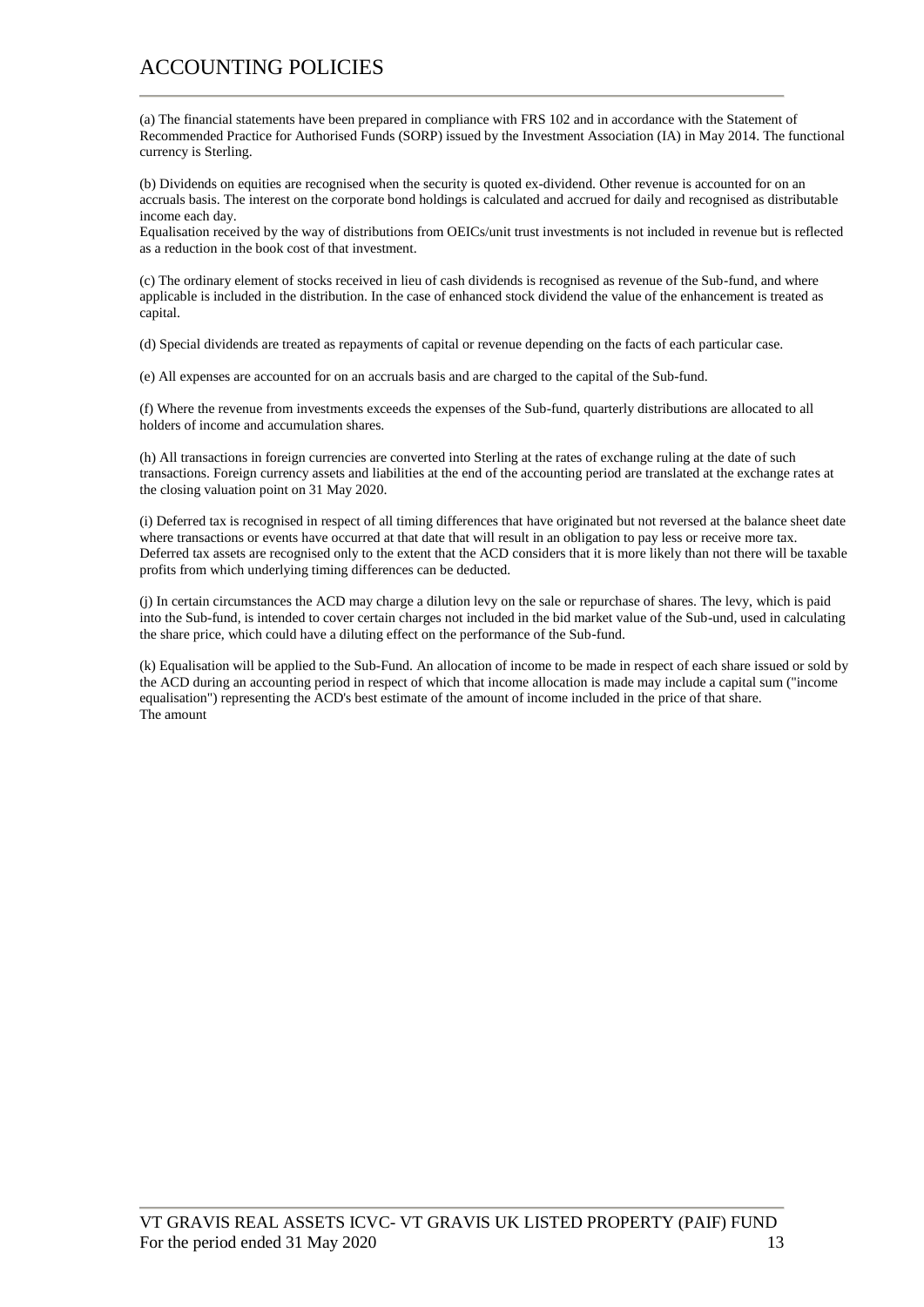**Interim distributions in pence per share for Sterling Classes and cent per share for EUR and USD Classes** Group 1: Shares purchased prior to 01 November 2019

Group 2: Shares purchased 01 November 2019 to 30 November 2019

| Payment  | Unit    | <b>Share</b>     | Net     | Equalisation | Distribution     |
|----------|---------|------------------|---------|--------------|------------------|
| date     | type    | class            | revenue |              | paid / allocated |
|          |         |                  | 2019    | 2019         | 2019             |
| 31.12.19 | group 1 | A Net Income GBP | 0.1556  |              | 0.1556           |
| 31.12.19 | group 2 | A Net Income GBP | 0.1441  | 0.0115       | 0.1556           |
|          |         |                  |         |              |                  |
| 31.12.19 | group 1 | F Net Income GBP | 0.1557  |              | 0.1557           |
| 31.12.19 | group 2 | F Net Income GBP | 0.1507  | 0.0050       | 0.1557           |
|          |         |                  |         |              |                  |
| 31.12.19 | group 1 | A Net Acc GBP    | 0.1556  |              | 0.1556           |
| 31.12.19 | group 2 | A Net Acc GBP    | 0.1278  | 0.0278       | 0.1556           |
|          |         |                  |         |              |                  |
| 31.12.19 | group 1 | F Net Acc GBP    | 0.1557  |              | 0.1557           |
| 31.12.19 | group 2 | F Net Acc GBP    | 0.1016  | 0.0541       | 0.1557           |
|          |         |                  |         |              |                  |

### **Interim distributions in pence per share for Sterling Classes and cent per share for EUR and USD Classes**

Group 1: Shares purchased prior to 01 December 2019 Group 2: Shares purchased 01 December 2019 to 28 February 2020

| Payment  | Unit    | Share            | Net     | Equalisation | Distribution     |
|----------|---------|------------------|---------|--------------|------------------|
| date     | type    | Class            | revenue |              | paid / allocated |
|          |         |                  | 2020    | 2020         | 2020             |
| 31.03.20 | group 1 | A Net Income GBP | 0.6520  | -            | 0.6520           |
| 31.03.20 | group 2 | A Net Income GBP | 0.2560  | 0.3960       | 0.6520           |
|          |         |                  |         |              |                  |
| 31.03.20 | group 1 | F Net Income GBP | 0.6529  |              | 0.6529           |
| 31.03.20 | group 2 | F Net Income GBP | 0.0100  | 0.6429       | 0.6529           |
|          |         |                  |         |              |                  |
| 31.03.20 | group 1 | A Net Acc GBP    | 0.6530  |              | 0.6530           |
| 31.03.20 | group 2 | A Net Acc GBP    | 0.1621  | 0.4909       | 0.6530           |
|          |         |                  |         |              |                  |
| 31.03.20 | group 1 | F Net Acc GBP    | 0.6539  |              | 0.6539           |
| 31.03.20 | group 2 | F Net Acc GBP    | 0.3895  | 0.2644       | 0.6539           |
|          |         |                  |         |              |                  |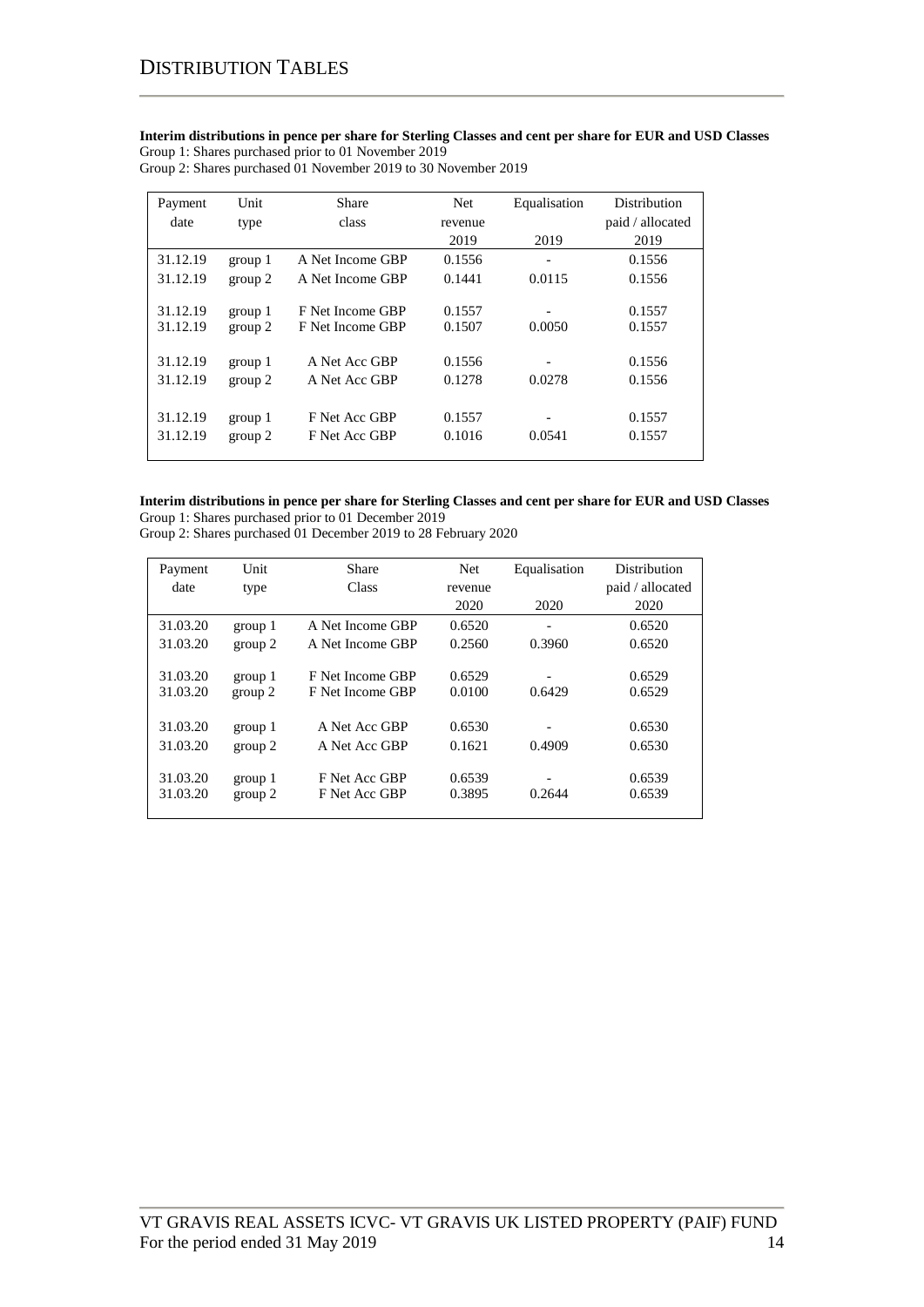#### **Interim distributions in pence per share for Sterling Classes and cent per share for EUR and USD Classes** Group 1: Shares purchased prior to 01 March 2020

Group 2: Shares purchased 01 March 2020 to 31 May 2020

| Payment  | Unit    | Share            | Net     | Equalisation | Distribution     |
|----------|---------|------------------|---------|--------------|------------------|
| date     | type    | Class            | revenue |              | paid / allocated |
|          |         |                  | 2020    | 2020         | 2020             |
| 30.06.20 | group 1 | A Net Income GBP | 0.8302  |              | 0.8302           |
| 30.06.20 | group 2 | A Net Income GBP | 0.4001  | 0.4301       | 0.8302           |
|          |         |                  |         |              |                  |
| 30.06.20 | group 1 | F Net Income GBP | 0.8331  |              | 0.8331           |
| 30.06.20 | group 2 | F Net Income GBP | 0.3320  | 0.5011       | 0.8331           |
|          |         |                  |         |              |                  |
| 30.06.20 | group 1 | A Net Acc GBP    | 0.8372  |              | 0.8372           |
| 30.06.20 | group 2 | A Net Acc GBP    | 0.5533  | 0.2839       | 0.8372           |
|          |         |                  |         |              |                  |
| 30.06.20 | group 1 | F Net Acc GBP    | 0.8397  |              | 0.8397           |
| 30.06.20 | group 2 | F Net Acc GBP    | 0.3840  | 0.4557       | 0.8397           |
|          |         |                  |         |              |                  |
| 30.06.20 | group 1 | F Net Acc EUR    | 0.4236  |              | 0.4236           |
| 30.06.20 | group 2 | F Net Acc EUR    | 0.4236  |              | 0.4236           |
|          |         |                  |         |              |                  |
| 30.06.20 | group 1 | F Net Acc USD    | 0.4330  |              | 0.4330           |
| 30.06.20 | group 2 | F Net Acc USD    | 0.4330  |              | 0.4330           |
|          |         |                  |         |              |                  |

#### **EQUALISATION**

Equalisation applies only to shares purchased during the distribution period (Group 2 shares). It represents the accrued revenue included in the purchase price of the shares. It is returned with the distribution as a capital repayment. It is not liable to income tax but must be deducted from the cost of the shares for capital gains tax purposes.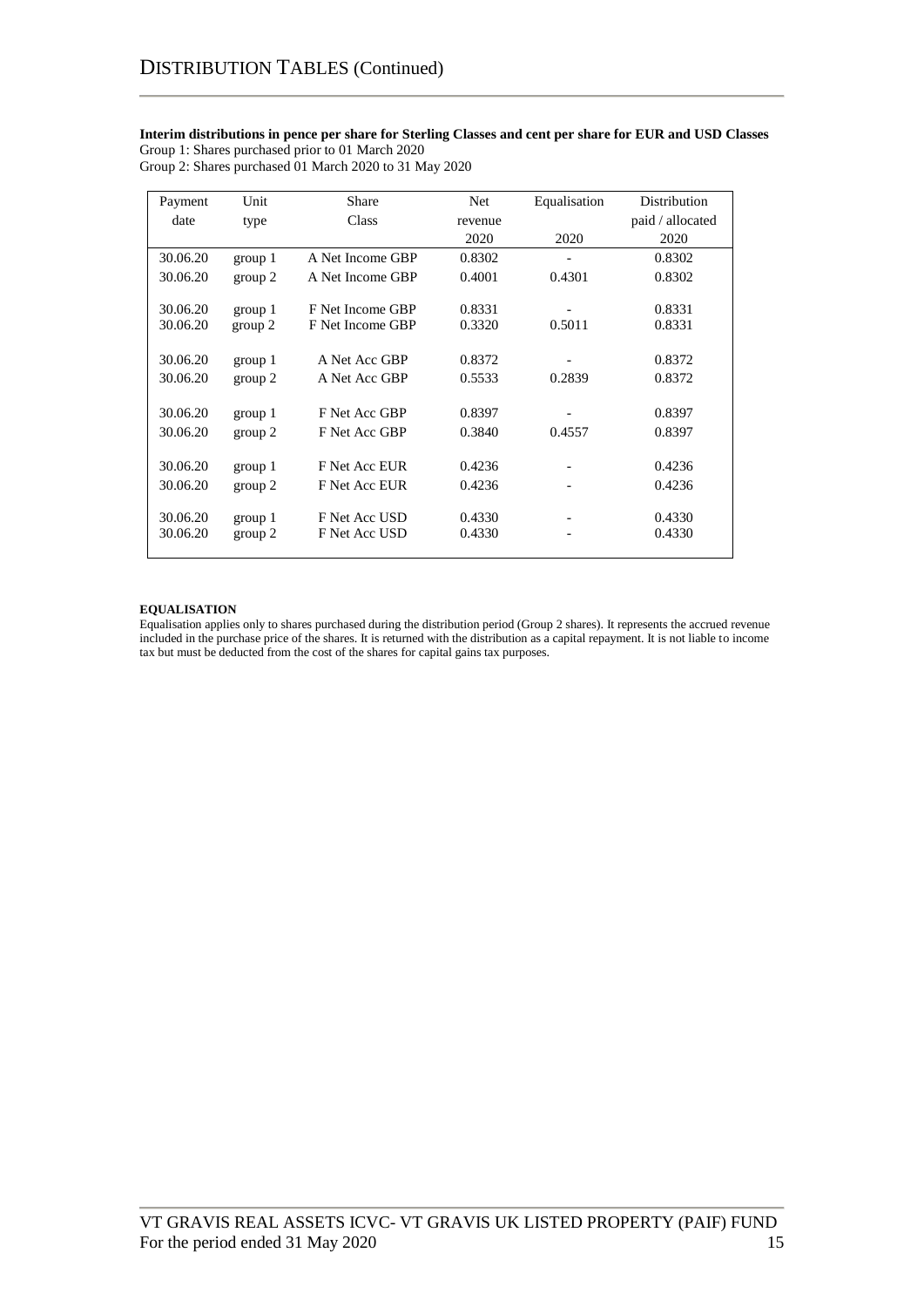#### **Distribution**

Distributions of the revenue of the Company will be made to shareholders on or before 31 January each year and interim allocations of revenue on or before 30 April, 31 July and 31 October.

#### **Individual shareholders**

HM Revenue and Customs changed the taxation of dividends on 6 April 2016. Dividend tax credits were abolished and replaced by a tax-free annual dividend allowance currently standing at £2,000. UK resident shareholders are now subject to new higher rates of tax on dividend income in excess of the annual allowance. The actual rate depends on the individual's tax rate band.

**Capital gains tax**: Individual shareholders resident in the UK for tax purposes may be liable to capital gains tax on realisation of their shares as with other chargeable assets. However, the first £12,300 (2020/21) of gains each year are presently tax free for individuals. Gains in excess of that amount are charged at the rate of tax applicable to the individual tax payer.

#### **Taxation**

The company will pay no corporation tax on its profits for the period ended 31 May 2020 and capital gains within the Company will not be taxed.

#### **Corporate shareholders**

Companies resident for tax purposes in the UK which hold shares should note that OEIC distributions are streamed into both franked and unfranked income. The unfranked income element will be treated as an annual payment which has been subject to income tax at prevailing rates and will be liable to tax accordingly. On realisation of their shares, UK resident companies may be liable to pay corporation tax on any capital gains.

The above information on taxation is only a general summary, and shareholders should consult their own tax advisors in relation to their own circumstances. Shareholders should also note that the position as outlined may change to reflect future changes in tax legislation.

#### **Issue and redemption of shares**

Valu-Trac Investment Management Limited is the ACD and Registrar. Valu-Trac Investment Management Limited will receive requests for the purchase or sale of shares at any time during normal business hours between 8.30am and 5.30pm. Instructions may be given by email to the below email addresses or by sending an application form to the Registrar. Application forms are available from the Registrar.

Email address: Gulp@valu-trac.com

The price of shares will be determined by reference to a valuation of the Company's net assets at 12 noon on each dealing day.

The ACD has the right to reject, on reasonable grounds relating to the circumstances of the applicant, any application for shares in whole or part, and in this event the ACD will return any money sent, or the balance of such monies, at the risk of the applicant. In addition the ACD may reject any application previously accepted in circumstances where the applicant has paid by cheque and that cheque subsequently fails to be cleared.

Any subscription monies remaining after a whole number of shares has been issued will not be returned to the applicant. Instead, smaller denomination shares will be issued in such circumstances.

A contract note giving details of the shares purchased and the price used will be issued by the Registrar by the end of the business day following the valuation point by reference to which the purchase price is determined. Settlement is due on receipt by the purchaser of the contract note and should be made to the Authorised Corporate Director's dealing account.

Ownership of shares will be evidenced by an entry on the Company's Register of Shareholders. Certificates will not be issued. Statements in respect of periodic distributions of revenue will show the number of shares held by the recipient in respect of which the distribution is made. Individual statements of a shareholder's shares will also be issued at any time on request by the registered holder.

Where shares are redeemed, payment will be made not later than the close of business on the fourth business day following the next valuation point after receipt by the ACD of a request for redemption.

The most recent issue and redemption prices are available from the ACD.